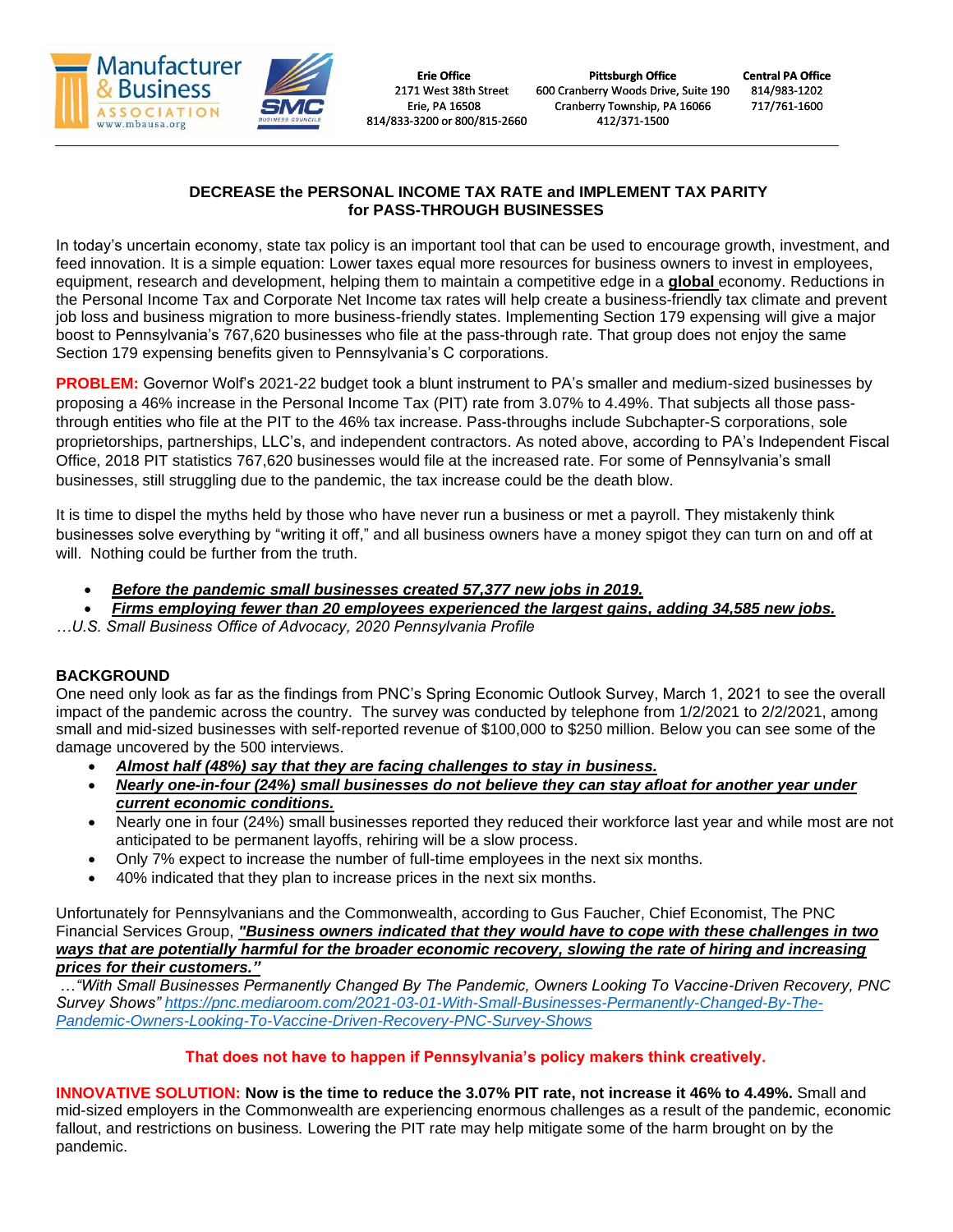*It is important to help small business and medium-sized businesses because we are the backbone of the Pennsylvania economy. Consider the following statistics:*

- *99.6% of all employers in Pennsylvania are small businesses defined as less than 500 employees.*
- *There are more than 1.1 million small businesses in Pennsylvania.*
- *Small businesses employed nearly 46.2% of Pennsylvania private-sector labor force in 2017 or 2.5 million employees.*
- *…U.S. Small Business Office of Advocacy, 2020 Pennsylvania Profile*

**PROBLEM: Pennsylvania has not increased the Section 179 Expensing allowance for pass-throughs to conform with federal tax law like corporations under Pennsylvania law.** Decoupling this change discourages business expansion, adds to overhead costs to separate Pennsylvania capital expense deduction calculations, and adds to significant on-going tracking of depreciation.

**INNOVATIVE SOLUTION: MBA supports conforming to Section 179 Expensing to federal law.** Section 179 is an important tool for small businesses and manufacturers because it allows the immediate expensing of the cost of qualifying property rather than depreciating these acquisitions over multiple tax years. When the total purchases in a year exceed a specific cap, the direct expensing allowance cannot be used. Pennsylvania Section 179 expensing should conform to the same amount permitted under the 2017 Tax Cuts and Jobs Act.

Now taxpayers can deduct \$1,000,000, with a phase-out threshold of \$2,500,000 on their federal taxes. This increase enjoyed bipartisan support and it is now a permanent part of the federal tax code. However, the same Pennsylvania taxpayers with pass-through businesses can deduct only \$25,000 with a phase-out of \$200,000 on their state taxes. *Pennsylvania is unique in being the only state that allows for full Section 179 expensing for large businesses while not allowing small businesses to do the same. This has created an inequity for small businesses in Pennsylvania and a barrier to innovation.*

Conformity of Pennsylvania Section 179 with Section 179 of the federal tax code will provide relief for small businesses and small manufacturers. Currently, without conformity, multiple sets of books are required adding to overhead costs. For example, Maryland builds their state tax code off of the federal tax code so only one set of books is required.

We fought long and hard at the federal level for permanency of Section 179 because the expensing allowance and the phase-out threshold changed at least 10 times between 2000-2017. Permanency and predictability help manufacturers and small businesses that make expensive capital acquisitions because it helps with cash flow, provides certainty for business planning, and simplifies and reduces the cost of compliance with the tax code.

## **BACKGROUND:**

Sole proprietorships, Sub Chapter S corporations, limited liability companies (LLCs), and partnerships are called passthrough businesses because their net profits are passed directly through to the business owner and taxed on the owners' individual income tax returns.

|                                   | U.S. Businesses Utilizing Section 179 on the 2014 Federal Tax<br>Form |
|-----------------------------------|-----------------------------------------------------------------------|
| C corporations                    | 244.200                                                               |
| S corporations                    | 945,900 (pass-throughs helped by Section 179)                         |
| Partnerships                      | 296,200 (pass-throughs helped by Section 179)                         |
| Sole proprietors, farmers, rental | 4,403,000 (pass-throughs helped by Section 179)                       |

*…Adapted from the "PA Fiscal Update, Compete PA Retreat," (Independent Fiscal Office, 2/27/2018)*

#### **Pass-Through characteristics:**

- They are more likely to be smaller firms.
- Most pass-through employment is either self-employment (33.6%) or at firms with 1 to 100 employees (38.7%).
- The vast majority of manufacturing firms are pass-through businesses.

…adapted from The Tax Foundation, ("Overview of Pass-through Businesses in US," Kyle Pomerleau, 2015, based on 2011 census data)

• Almost 66% of manufacturers are organized as pass-through entities in the most recent data. The remainder are C corporations.